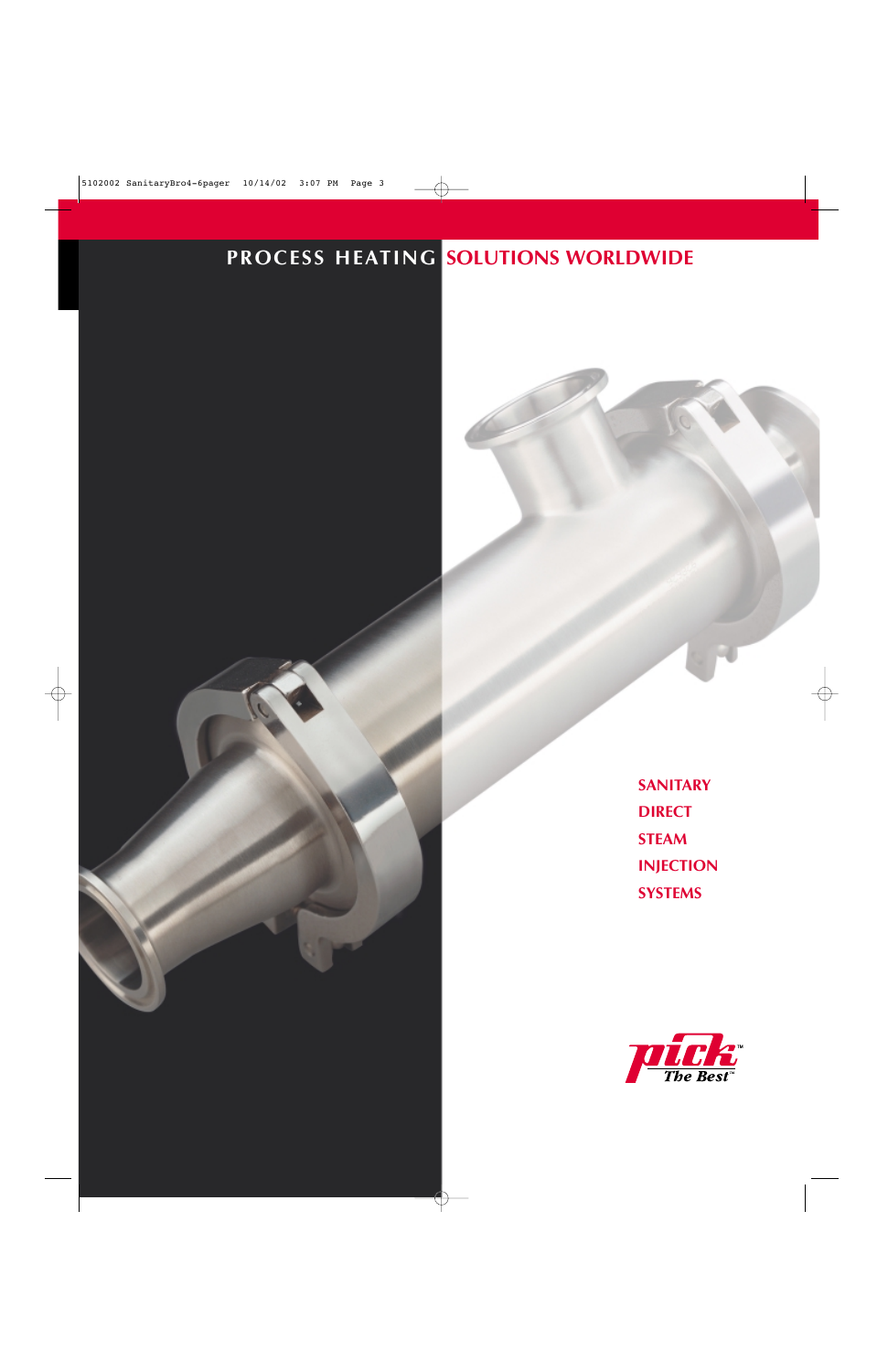# **Pick Sanitary DSI**



### **How It Works...**

Pick Sanitary Direct Steam Injection systems can be used to heat/cook any water miscible liquid or slurry instantly on a continuous straight through basis. It can also handle slurries containing bite-size pieces such as salsas or stews.

The Pick Sanitary Heater is the only DSI system that achieves set point temperature on demand with a non-shearing action. The unique, low velocity, multiple orifice steam injector and helical flights ensure intimate blending of steam and product without high turbulence, unlike venturi systems.

Very simply, the Pick system injects steam into the product through hundreds of small orifices. Fine "bubbles" of steam are instantly absorbed by the product resulting in 100% heat transfer.

Forget the inherent process inefficiencies and maintenance headaches of traditional batch cooking. Pick Sanitary DSI allows you to heat in-line, with precise temperature control and 100% energy efficiency.

Pick Sanitary DSI systems are available with complete instrumentation as well as components to produce culinary steam.

### **Sanitary Construction...3A Certification, and easy disassembly for cleaning**

The Pick Sanitary Heater meets 3A sanitary requirements, so it's in regulatory compliance for any food or dairy application. All product surfaces are 316L stainless steel with #4 sanitary polish. Tri-clamp® connections are standard, and other connections are available upon request. The entire unit disassembles in minutes for routine cleaning.

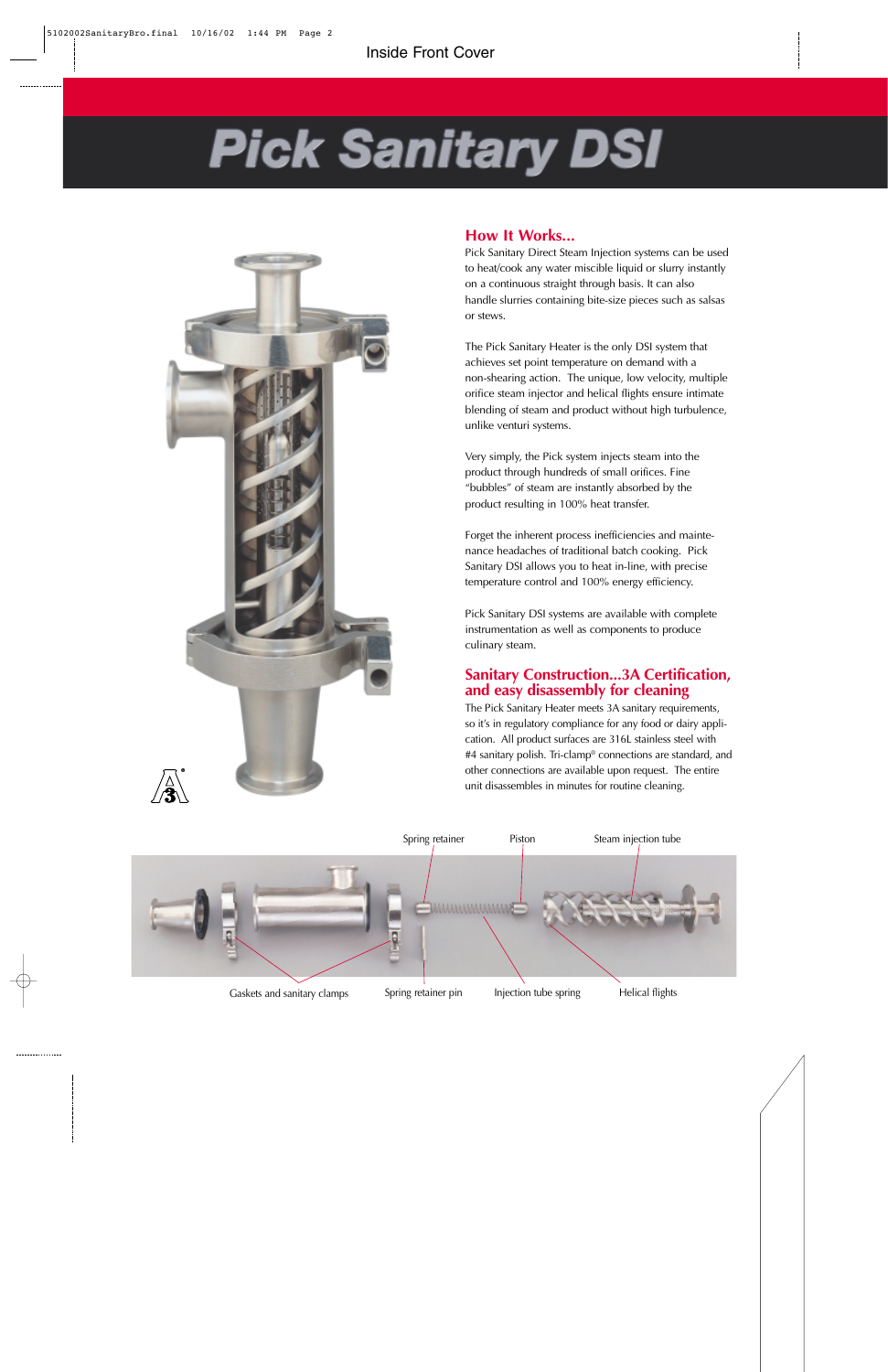# **Why Choose Pick?**

### **In-Line Cooking**

Pick Sanitary Heaters eliminate slow batch processing. Heat, cook or sterilize on a continuous, straight-through basis. The Pick heater processes higher volumes of quality product in less time than any other heating method.

### **Cost Efficient**

Pick Sanitary DSI saves you money every step of the way, from initial installation through everyday processing. Compared to complicated, maintenance intensive heat exchangers or kettles, Pick systems cost far less to purchase and install. Operationally, nothing could be more efficient. With 100% heat transfer, Pick's energy savings are obvious. It is a great way to reduce product cost without sacrificing product quality.

### **Non-Shearing Action**

Helical flights inside the heater body allow a generous, unobstructed flow path for liquids and slurries. Because the process is non-shearing, slurries containing bite-sized pieces can be heated without damage to texture or consistency. Product integrity is maintained, cooking is thorough and fast, and blending is uniform.

### **Precise Temperature Control**

Pick's precise temperature control assures exceptional product quality. With Pick Sanitary DSI, quality control problems common to jacketed kettle cooking or sparging are virtually eliminated. In addition, a separate steam control valve eliminates stem packing leakage and possible product contamination.

### **Quiet, Efficient Operation**

Pick's unique variable orifice injector eliminates harmful vibration and steam hammer. Operation is smooth and quiet with a low product-side pressure drop.

### **Easy Installation and Maintenance**

The Pick DSI unit can be delivered to you complete and ready to install. Simply connect the system to your steam and product piping and start heating. In comparison to competitive methods, the Pick heater requires very little effort to clean and maintain. The unit can be easily disassembled in minutes for routine cleaning. Nothing could be simpler, or faster to maintain.



### **System Components**

The Pick Sanitary DSI unit forms the heart of a complete, yet very simple system to heat, cook or sterilize. All components are provided by Pick, and customization of components to your precise needs is offered.

- **1.** Liquid or slurry to be heated enters here.
- **2.** Steam enters here.
- **3.** Control valve regulates steam flow.
- **4.** Heater body.
- **5.** Heated product outlet.
- **6.** Temperature sensor.
- **7.** Temperature controller.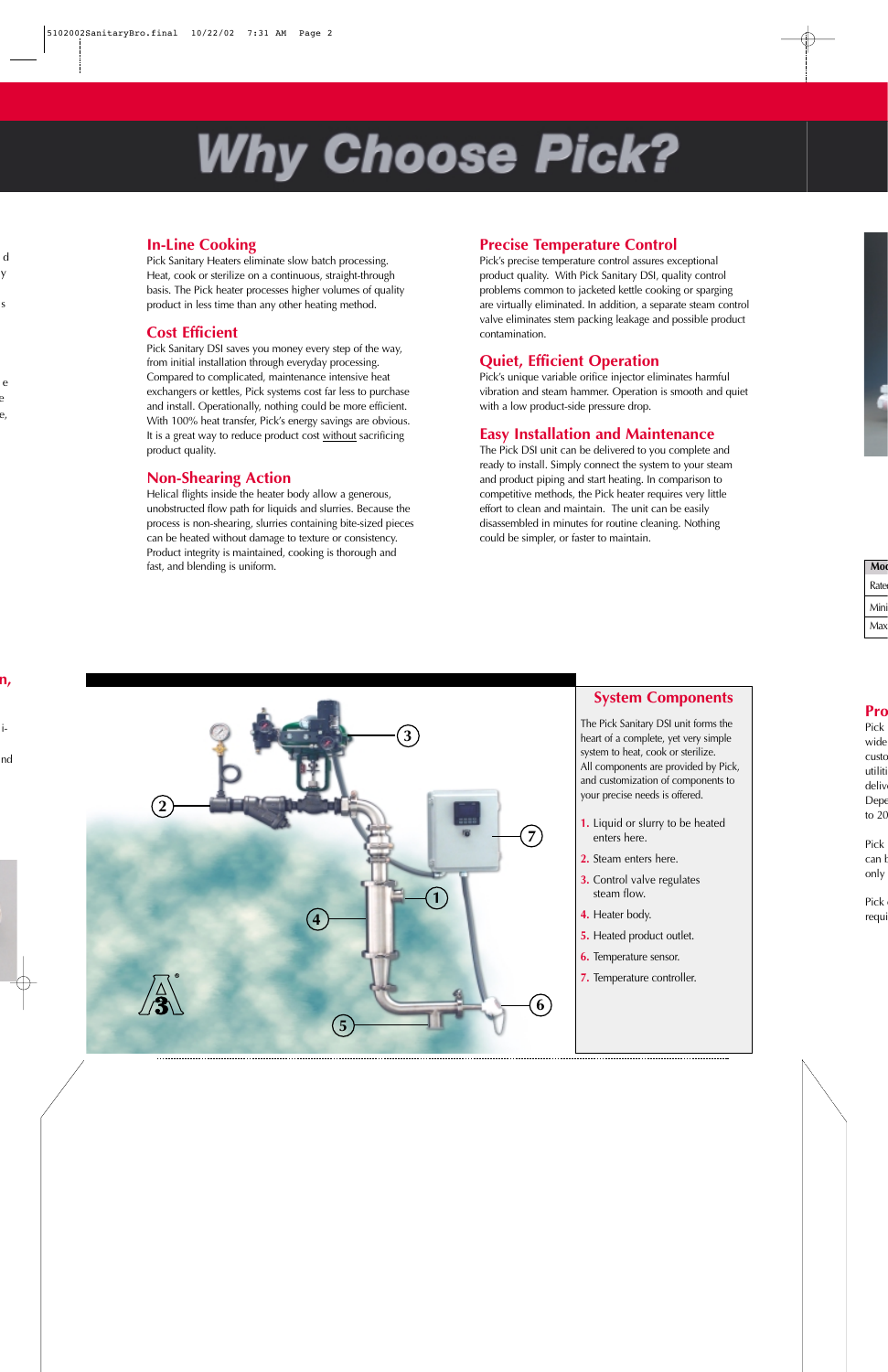### **Packaged Systems**



### **Pilot Scale**

Pick can package a compact Sanitary system for use in the laboratory or pilot operations. These engineered turnkey systems generally utilize Pick's smallest heater, the SC-2. This heater is rated for capacities up to 150 pounds of steam per hour and liquid flows as low as 1/2 gallon per minute.

The system includes everything you need to explore the advantages of in-line heating in your facility, with your product formulation. Packages may include a pre-cook slurry tank, product pump, flash chamber, electronic controls and sensors, automated valves, and all associated piping.

While standard lab/pilot packages are available, Pick would be happy to custom engineer one for your exact requirements.

### **SPECIFICATIONS**

| <b>Model Number</b>       | SC <sub>2</sub>     | SC <sub>7</sub> | <b>SC 10</b> | SC <sub>25</sub>    | <b>SC 50</b>       | <b>SC 75</b> | <b>SC 100</b>   |
|---------------------------|---------------------|-----------------|--------------|---------------------|--------------------|--------------|-----------------|
| Rated Steam Cap. Lbs./Hr. | 150                 | 700             | .250         | 2.500               | 5.000              | 7.500        | 10,000          |
| Minimum Port Size         | $1/2$ "             | 111             | $1$ II       | $1/2$ <sup>11</sup> | $\gamma$ II        | $2^{\rm H}$  | $2^{\text{II}}$ |
| Maximum Port Size         | $1/2$ <sup>11</sup> | $2^{\text{II}}$ | $2^{1/2}$    | $2^{\text{II}}$     | $4^{\prime\prime}$ |              |                 |

### **Production Scale**

Pick has experience designing production scale DSI systems in a wide variety of food and pharmaceutical plants. These designs are customized to meet specific processing requirements, available utilities and space constraints. Pick Sanitary DSI heaters can deliver capacities of up to 10,000 pounds of steam per hour. Depending on the product and temperature rise, this can translate to 200 gallons per minute or more of finished product.

Pick DSI systems are compact and extremely easy to install. They can be easily adapted to existing production lines, and require only a steam source and plant air for the steam control valve.

Pick engineers will be happy to review your production requirements and design a system perfect for your needs.